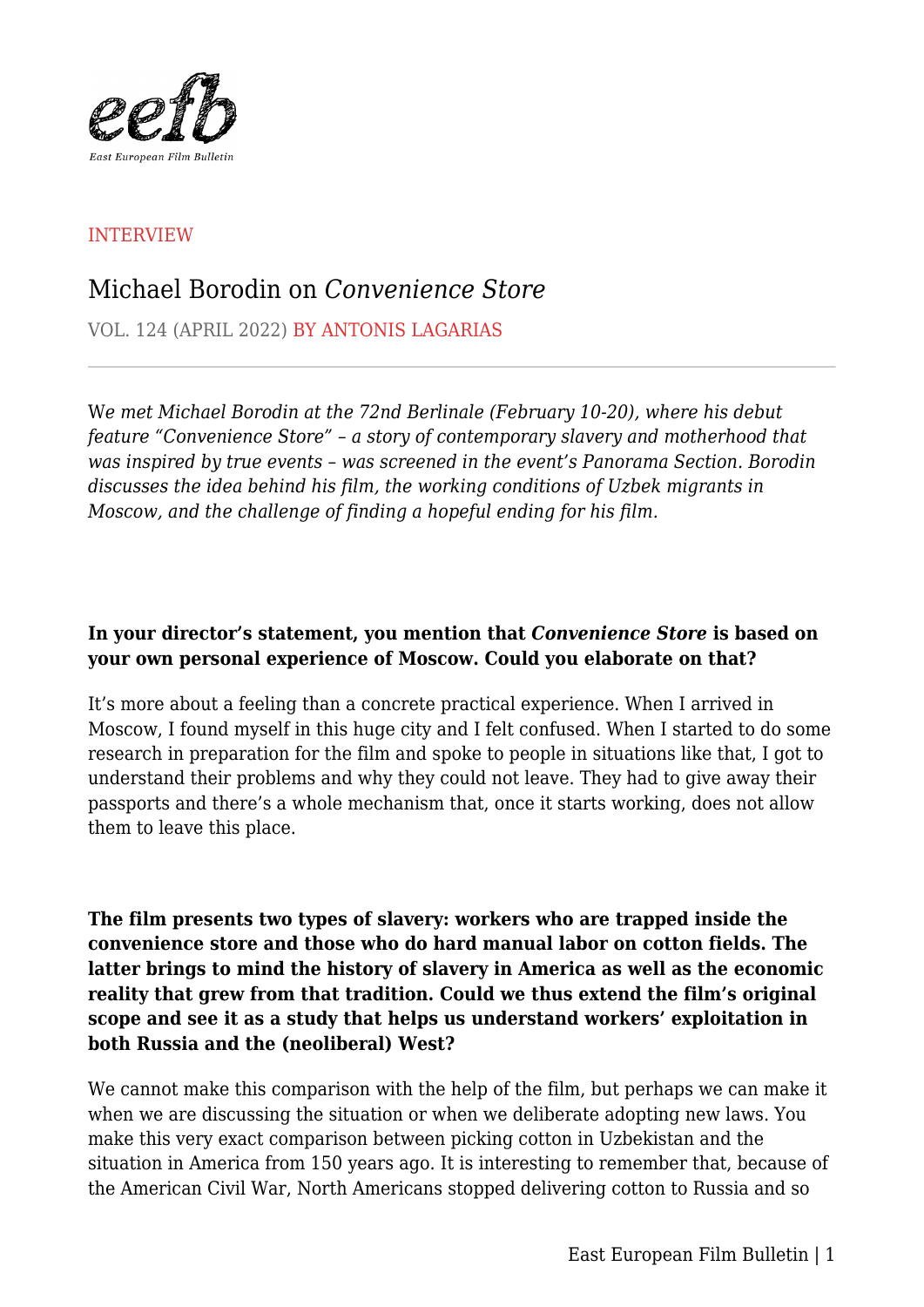they started to grow cotton in Uzbekistan. Meanwhile, the methods used to pick cotton have not really changed a lot. People are threatened with being fired if they don't go to the fields. And that is a widespread practice of exploitation, it is not only happening in Uzbekistan.

# **When Mukhabbat, the main character of your film, visits Uzbekistan, she describes Moscow as a labor heaven to her co-workers, mainly to convince them to follow her to Russia. How widespread is this dream of Russia being a labor heaven?**

We can say that in Russia there is more work than in Uzbekistan. People feel forced to leave for Russia, India, Kazakhstan, China, Turkey, or South Korea. These are the main destinations where they can work, gather some money, and send it to their families.

# **At the end of the film, Mukhabbat chooses to become a part of the slavery operation run by Zhanna. Is the audience supposed to understand that she had no alternative, or should we be angry at her making that choice?**

I think it was a very understandable choice. She wanted to be with her child. This is a very important part of the film, and it is based on real events - the whole film is partly inspired by these events. One of the most important things we wanted to make the audience aware of through our film is what you are asking about, to understand the reasons for this choice. I have no answer and I think there is no answer in real life. That is why we often try to discuss this point with the audience after the screenings.

# **Is the film's plot based on the story of a specific person who went through similar events?**

Yes, as I said previously, it's partly based on real events. Different stories and destinies of different people were puzzled together to create a single main character.

# **Sometimes I felt a kind of distance between the audience and the main character, since we never get to see other parts of her life, beyond her being a mother or a migrant worker. Does this suggest an unbridgeable distance between the audience, an international Western audience in this case, and the condition of a female worker with no legal status?**

We made this choice to maintain a distance and not get too close to the character in order to be able to disconnect afterwards. After all, it is a tough and brutal story. However, there are different aspects to the story. In the film, people see Mukhabbat in